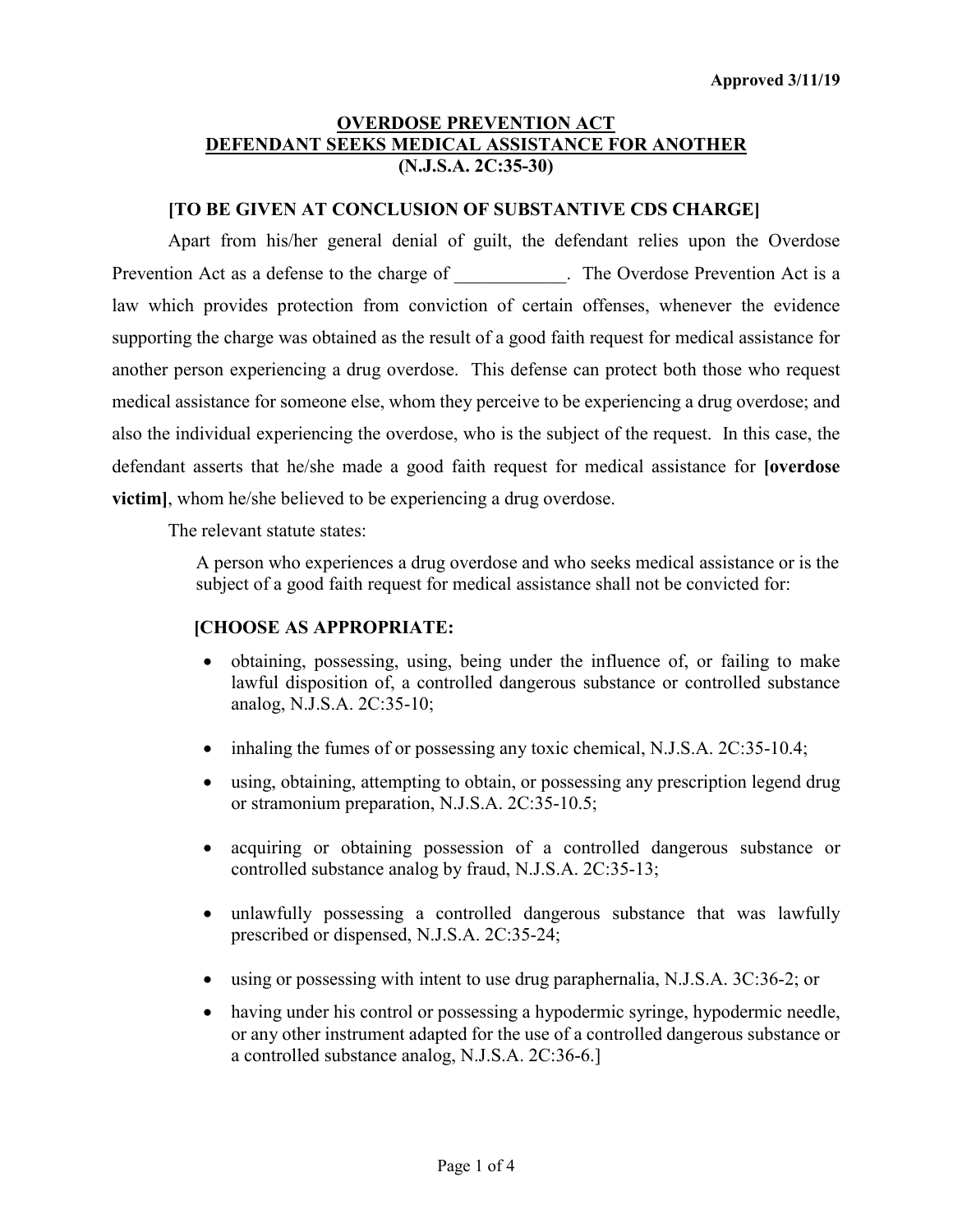#### **OVERDOSE PREVENTION ACT DEFENDANT SEEKS MEDICAL ASSISTANCE FOR ANOTHER N.J.S.A. 2C:35-30**

These provisions shall only apply if the person seeks medical assistance for another person who experiences a drug overdose, and the evidence for an arrest, charge, prosecution, or conviction was obtained as the result of the seeking of medical assistance.

In order to establish this defense, the burden is on the defendant to establish that it applies, by a preponderance of the evidence.<sup>[1](#page-1-0)</sup> The term "preponderance of the evidence" means the greater weight of credible evidence in the case. It does not necessarily mean the evidence of the greater number of witnesses, but means that evidence which carries the greater convincing power to your minds.

Therefore, the defendant must establish the following elements of the defense:

- 1. He/She sought medical assistance for **[overdose victim]**, in good faith;
- 2. He/She perceived that **[overdose victim]** was experiencing a drug overdose; and
- 3. The evidence the State seeks to use against him/her was obtained as the result of the request for medical assistance.

First, the defendant must establish that he/she sought medical assistance for **[overdose victim],** in good faith. [**CHARGE IF APPROPRIATE:** Defendant does not necessarily need to prove that he/she was the specific individual who placed the call for medical assistance. He/She can satisfy this element if he/she can prove that he/she was aware of and participated in the request for assistance.<sup>[2](#page-1-1)</sup>] "Medical assistance" means professional medical services that are provided to a person experiencing a drug overdose by a health care practitioner, acting within the practitioner's scope of professional practice, including professional medical services that are mobilized through telephone contact with the 911 telephone emergency service.<sup>[3](#page-1-2)</sup> "Good faith" means that the call for assistance must not have been an attempt to exploit the Overdose Prevention Act, when the person does not genuinely appear to be acutely ill.<sup>[4](#page-1-3)</sup>

Second, the defendant must establish that **[overdose victim]** was experiencing a drug overdose. A drug overdose is an acute condition including, but not limited to, physical illness,

 $\overline{a}$ 

<span id="page-1-0"></span><sup>&</sup>lt;sup>1</sup> State v. W.S.B., 453 N.J. Super. 206, 232-33 (App. Div. 2018).

<span id="page-1-1"></span>Attorney General Directive to Ensure Uniform Statewide Enforcement of the "Overdose Prevention Act", dated June 25, 2013.

<span id="page-1-2"></span><sup>3</sup> N.J.S.A. 24:6J-3.

<span id="page-1-3"></span>State v. W.S.B., 453 N.J. Super. 206, 229 (App. Div. 2018).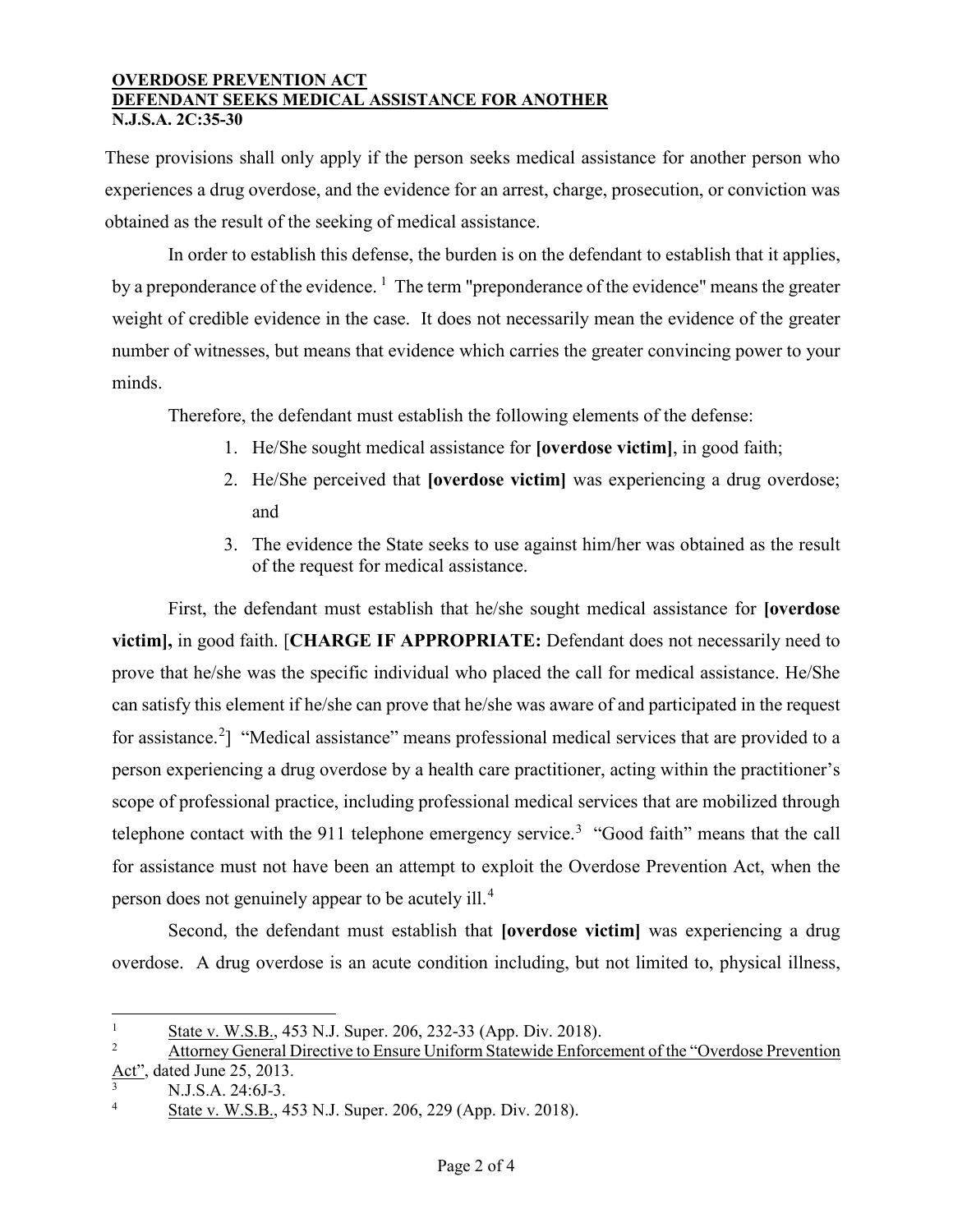#### **OVERDOSE PREVENTION ACT DEFENDANT SEEKS MEDICAL ASSISTANCE FOR ANOTHER N.J.S.A. 2C:35-30**

coma, mania, hysteria, or death resulting from the consumption or use of a controlled dangerous substance or another substance with which a controlled dangerous substance was combined and that a layperson would reasonably believe to require medical assistance.<sup>[5](#page-2-0)</sup> "Acute" means there must be some degree of severity of the condition.<sup>[6](#page-2-1)</sup> The condition cannot be mild or inconsequential, but on the other hand, the condition need not be so severe to produce a coma or death.<sup>[7](#page-2-2)</sup> The nature and urgency of the situation is to be viewed through the eyes of an average person.[8](#page-2-3)

Third, the defendant must establish that the evidence the State seeks to use against him/her was obtained as the result of the request for medical assistance. If you find that the first two elements of the defense have been satisfied by the defendant, you must then determine which evidence was obtained as a result of the request for medical assistance. Such evidence cannot be considered by you in determining whether the State has met their burden of proving guilt beyond a reasonable doubt. However, you may consider any evidence that was obtained by other means.

Therefore, to establish Overdose Protection Act as a defense to the charge of , the defendant must prove, by a preponderance of the evidence, that he/she sought medical assistance for **[overdose victim]** in good faith; that he/she perceived that **[overdose victim]** was experiencing a drug overdose as I have defined it; and the evidence the State seeks to use against him/her was obtained as the result of the request for medical assistance.

Keep in mind, however, that although the burden rests upon the defendant to establish the elements of the Overdose Prevention Act by a preponderance of the evidence, the burden of proving the defendant guilty of the offense charged beyond a reasonable doubt is always on the State, and that burden never shifts to the defendant.

If you find that the State has not proven the elements of the offense beyond a reasonable doubt, or if you find that defendant has proven the elements of the Overdose Prevention Act by a preponderance of the evidence, you must find the defendant not guilty.

If, however, you find that the State has proven the elements of the offense beyond a reasonable doubt; and that defendant has not proven the elements of the Overdose Prevention Act

 $\overline{a}$ 

Ibid.

<span id="page-2-0"></span> $\frac{5}{6}$  N.J.S.A. 24:6J-3.

<span id="page-2-1"></span> $\frac{6}{7}$  State v. W.S.B., 453 N.J. Super. 206, 227 (App. Div. 2018).

<span id="page-2-3"></span><span id="page-2-2"></span> $rac{7}{8}$  Ibid.